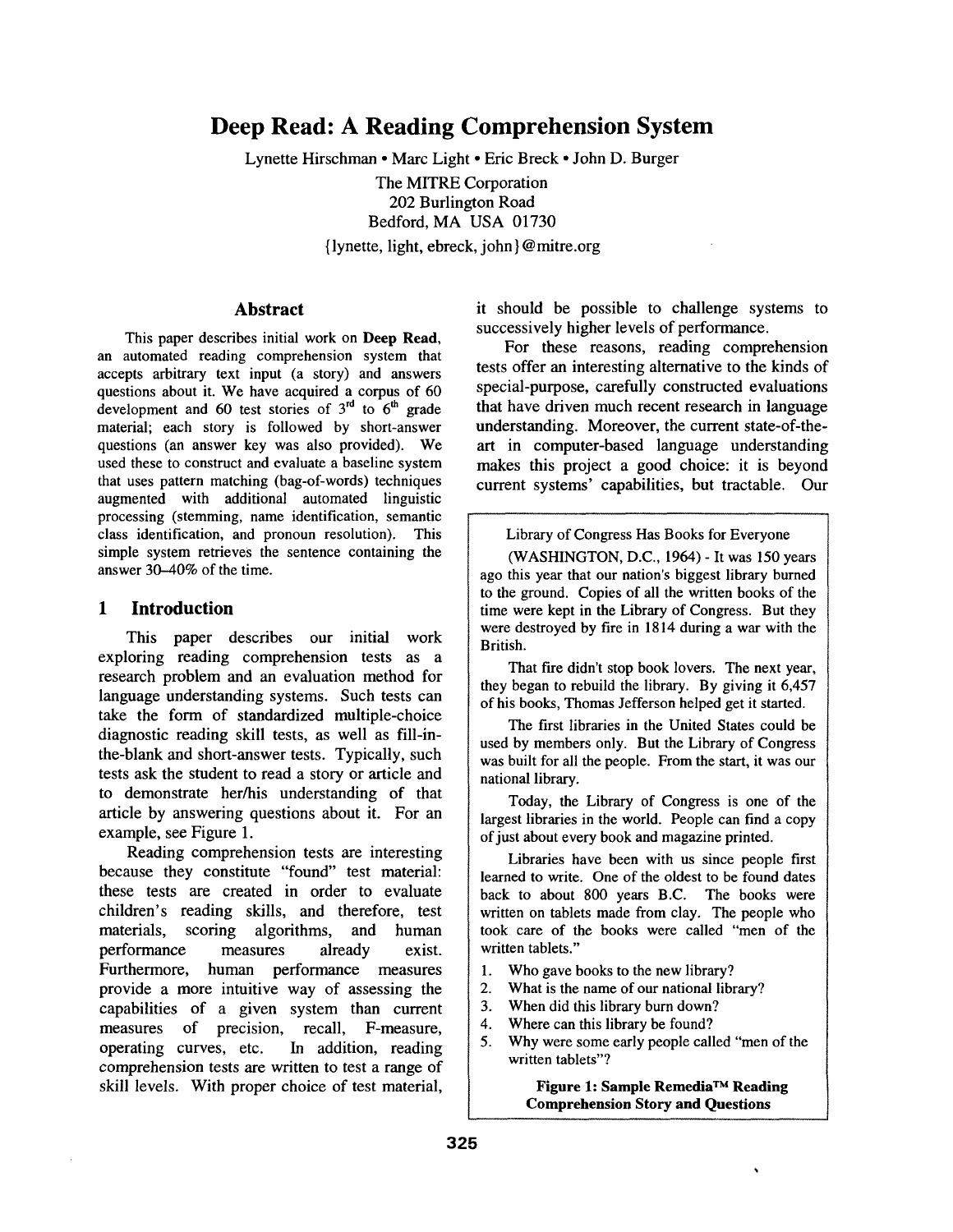simple bag-of-words approach picked an appropriate sentence  $30-40\%$  of the time with only a few months work, much of it devoted to infrastructure. We believe that by adding additional linguistic and world knowledge sources to the system, it can quickly achieve primary-school-level performance, and within a few years, "graduate" to real-world applications.

Reading comprehension tests can serve as a testbed, providing an impetus for research in a number of areas:

- Machine learning of lexical information, including subcategorization frames, semantic relations between words, and pragmatic import of particular words.
- Robust and efficient use of world knowledge (e.g., temporal or spatial relations).
- Rhetorical structure, e.g., causal relationships between propositions in the text, particularly important for answering *why* and *how*  questions.
- Collaborative learning, which combines a human user and the reading comprehension computer system as a team. If the system can query the human, this may make it possible to circumvent knowledge acquisition bottlenecks for lexical and world knowledge. In addition, research into collaboration might lead to insights about intelligent tutoring.

Finally, reading comprehension evaluates systems' abilities to answer ad hoc, domainindependent questions; this ability supports fact retrieval, as opposed to document retrieval, which could augment future search engines - see Kupiec (1993) for an example of such work. There has been previous work on story understanding that focuses on inferential processing, common sense reasoning, and world knowledge required for in-depth understanding of stories. These efforts concern themselves with specific aspects of knowledge representation, inference techniques, or question types - see Lehnert (1983) or Schubert (to appear). In contrast, our research is concerned with building systems that can answer ad hoc questions about arbitrary documents from varied domains.

We report here on our initial pilot study to determine the feasibility of this task. We purchased a small (hard copy) corpus of development and test materials (about 60 stories in each) consisting of remedial reading materials for grades 3-6; these materials are simulated news stories, followed by short-answer "5W" questions: *who, what, when, where, and why questions*.<sup>1</sup> We developed a simple, modular, baseline system that uses pattern matching (bag-of-words) techniques and limited linguistic processing to select the sentence from the text that best answers the query. We used our development corpus to explore several alternative evaluation techniques, and then evaluated on the test set, which was kept blind.

# **2 Evaluation**

We had three goals in choosing evaluation metrics for our system. First, the evaluation should be automatic. Second, it should maintain comparability with human benchmarks. Third, it should require little or no effort to prepare new answer keys. We used three metrics, P&R, HumSent, and AutSent, which satisfy these constraints to varying degrees.

P&R was the precision and recall on stemmed content words<sup>2</sup>, comparing the system's response at the word level to the answer key provided by the test's publisher. HumSent and AutSent compared the sentence chosen by the system to a list of acceptable answer sentences, scoring one point for a response on the list, and zero points otherwise. In all cases, the score for a set of questions was the average of the scores for each question.

For P&R, the answer key from the publisher was used unmodified. The answer key for HumSent was compiled by a human annotator,

z Precision and recall are defined as follows:

*p = #ofmatchinscontent words # content words in answer key R = #ofmatchingcontent words # content words in system response* 

Repeated words in the answer key match or fail together. All words are stemmed and stop words are removed. At present, the stop-word list consists of forms of *be, have,* and *do,* personal and possessive pronouns, the conjunctions *and, or,* the prepositions *to, in, at, of,* the articles a and *the,* and the relative and demonstrative pronouns *this, that,* and *which.* 

<sup>&</sup>lt;sup>1</sup> These materials consisted of levels 2–5 of "The 5 W's" written by Linda Miller, which can be purchased from Remedia Publications, 10135 E. Via Linda #D124, Scottsdale, AZ 85258.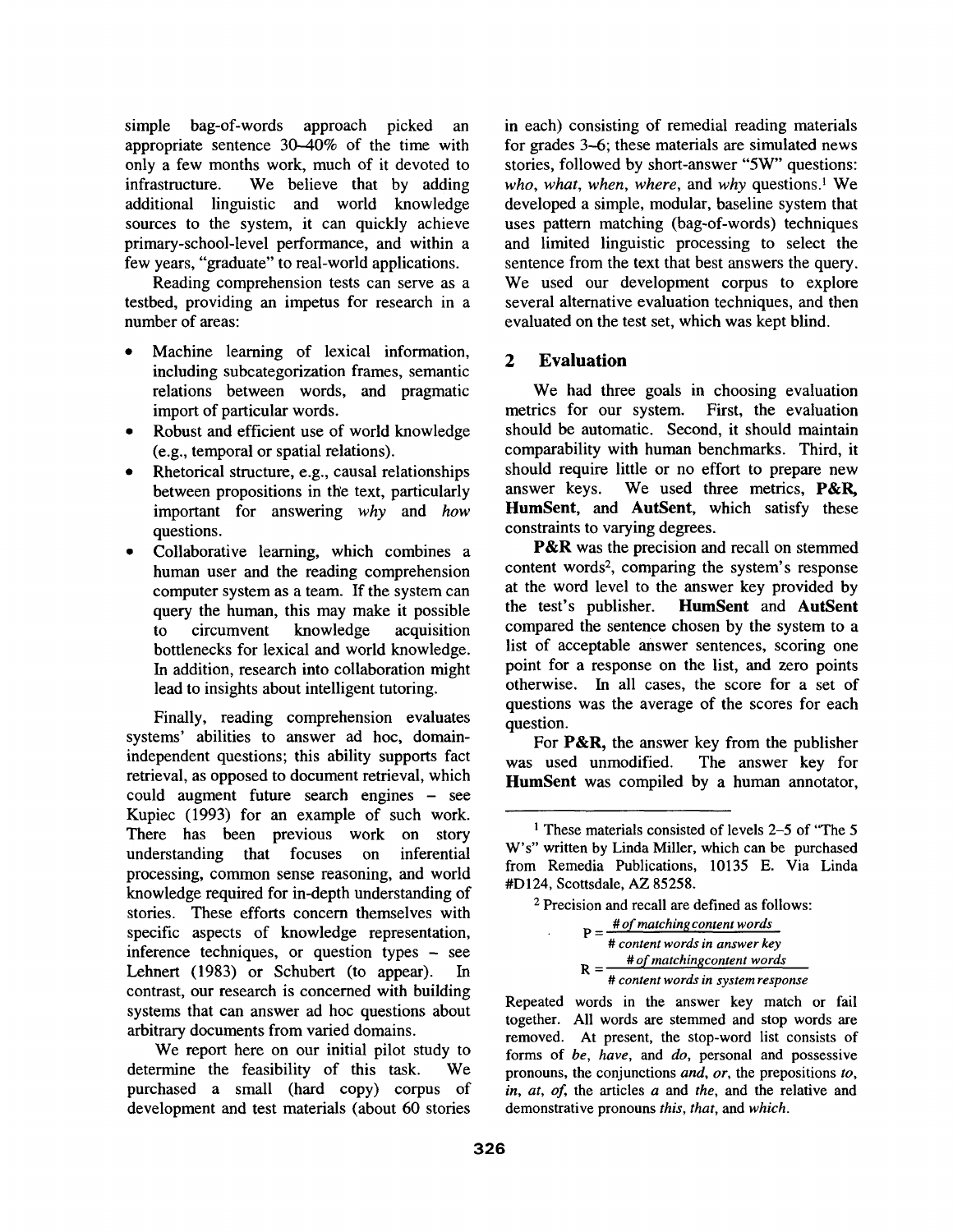**Query:** What is the name of our national library? Story **extract:** 

1. But the Library of Congress was built for all the people.

2. From the start, it was our national library. **Answer** key: Library of Congress

## **Figure 2: Extract from story**

who examined the texts and chose the sentence(s) that best answered the question, even where the sentence also contained additional (unnecessary) information. For AutSent, an automated routine replaced the human annotator, examining the texts and choosing the sentences, this time based on which one had the highest recall compared against the published answer key.

For P&R we note that in Figure 2, there are two content words in the answer key *(library* and *congress)* and sentence 1 matches both of them, for  $2/2 = 100\%$  recall. There are seven content words in sentence 1, so it scores  $2/7 = 29\%$ precision. Sentence 2 scores 1/2=50% recall and 1/6=17% precision. The human preparing the list of acceptable sentences for HumSent has a problem. Sentence 2 responds to the question, but requires pronoun coreference to give the full answer (the antecedent of *it).* Sentence 1 contains the words of the answer, but the sentence as a whole doesn't really answer the question. In this and other difficult cases, we have chosen to list *no* answers for the human metric, in which case the system receives zero points for the question. This occurs 11% of the time in our test corpus. The question is still counted, meaning that the system receives a penalty in these cases. Thus the highest score a system could achieve for HumSent is 89%. Given that our current system can only respond with sentences from the text, this penalty is appropriate. The automated routine for preparing the answer key in AutSent selects as the answer key the sentence(s) with the highest recall (here sentence 1). Thus only sentence 1 would be counted as a correct answer.

We have implemented all three metrics. **HumSent** and AutSent are comparable with human benchmarks, since they provide a binary score, as would a teacher for a student's answer. In contrast, the precision and recall scores of P&R lack such a straightforward comparability.

However, word recall from **P&R** (called **AnsWdRecall** in Figure 3) closely mimics the scores of HumSent and AutSent. The correlation coefficient for AnsWdRecall to HumSent in our test set is 98%, and from HumSent to AutSent is also 98%. With respect to ease of answer key preparation, P&R and AutSent are clearly superior, since they use the publisher-provided answer key. HumSent requires human annotation for each question. We found this annotation to be of moderate difficulty. Finally, we note that precision, as well as recall, will be useful to evaluate systems that can return clauses or phrases, possibly constructed, rather than whole sentence extracts as answers.

Since most national standardized tests feature a large multiple-choice component, many available benchmarks are multiple-choice exams. Also, although our short-answer metrics do not impose a penalty for incorrect answers, multiplechoice exams, such as the Scholastic Aptitude Tests, do. In real-world applications, it might be important that the system be able to assign a confidence level to its answers. Penalizing incorrect answers would help guide development in that regard. While we were initially concerned that adapting the system to multiple-choice questions would endanger the goal of real-world applicability, we have experimented with minor changes to handle the multiple choice format. Initial experiments indicate that we can use essentially the same system architecture for both short-answer and multiple choice tests.

## **3 System Architecture**

The process of taking short-answer reading comprehension tests can be broken down into the following subtasks:

- Extraction of information content of the question.
- Extraction of information content of the document.
- Searching for the information requested in the question against information in document.

A crucial component of all three of these subtasks is the representation of information in text. Because our goal in designing our system was to explore the difficulty of various reading comprehension exams and to measure baseline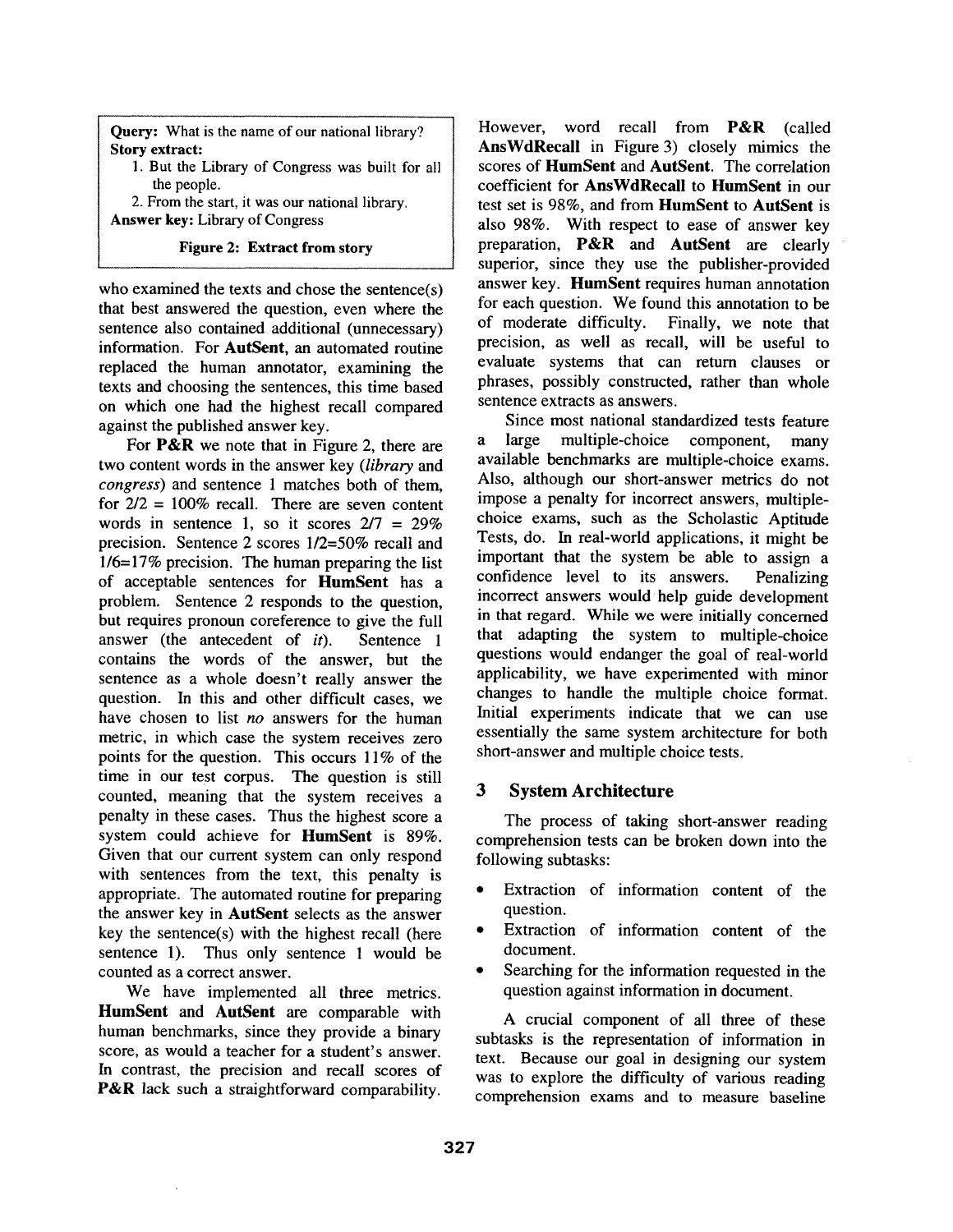performance, we tried to keep this initial implementation as simple as possible.

#### 3.1 Bag-of-Words Approach

Our system represents the information content of a sentence (both question and text sentences) as the set of words in the sentence. The word sets are considered to have no structure or order and contain unique elements. For example, the representation for (la) is the set in (lb).

la (Sentence): By giving it 6,457 of his books, Thomas Jefferson helped get it started.

lb (Bag): {6,457 books by get giving helped his it Jefferson of started Thomas}

Extraction of information content from text, both in documents and questions, then consists of tokenizing words and determining sentence boundary punctuation. For English written text, both of these tasks are relatively easy although not trivial—see Palmer and Hearst (1997).

The search subtask consists of finding the best match between the word set representing the question and the sets representing sentences in the document. Our system measures the match by size of the intersection of the two word sets. For example, the question in (2a) would receive an intersection score of 1 because of the mutual set element *books.* 

2a (Question): Who gave books to the new library?

2b (Bag): {books gave library new the to who}

Because match size does not produce a complete ordering on the sentences of the document, we additionally prefer sentences that first match on longer words, and second, occur earlier in the document.

## **3.2 Normalizations and Extensions of the Word** Sets

In this section, we describe extensions to the extraction approach described above. In the next section we will discuss the performance benefits of these extensions.

The most straightforward extension is to remove function or stop words, such as *the, of, a,*  etc. from the word sets, reasoning that they offer little semantic information and only muddle the signal from the more contentful words.

Similarly, one can use stemming to remove inflectional affixes from the words: such normalization might increase the signal from contentful words. For example, the intersection between (lb) and (2b) would include *give* if inflection were removed from *gave* and *giving.*  We used a stemmer described by Abney (1997).

A different type of extension is suggested by the fact that *who* questions are likely to be answered with words that denote people or organizations. Similarly, *when* and *where*  questions are answered with words denoting temporal and locational words, respectively. By using name taggers to identify person, location, and temporal information, we can add *semantic class* symbols to the question word sets marking the type of the question and then add corresponding class symbols to the word sets whose sentences contain phrases denoting the proper type of entity.

For example, due to the name *Thomas Jefferson*, the word set in (1b) would be extended by *:PERSON,* as would the word set (2b) because it is a *who* question. This would increase the matching score by one. The system makes use of the Alembic automated named entity system (Vilain and Day 1996) for finding named entities. In a similar vein, we also created a simple common noun classification module using WordNet (Miller 1990). It works by looking up all nouns of the text and adding person or location classes if any of a noun's senses is subsumed by the appropriate WordNet class. We also created a filtering module that ranks sentences higher if they contain the appropriate class identifier, even though they may have fewer matching words, e.g., if the bag representation of a sentence does not contain *:PERSON,* it is ranked lower as an answer to a *who* question than sentences which do contain *:PERSON.* 

Finally, the system contains an extension which substitutes the referent of personal pronouns for the pronoun in the bag representation. For example, if the system were to choose the sentence *He gave books to the library,* the answer returned and scored would be *Thomas Jefferson gave books to the library,* if *He* were resolved to *Thomas Jefferson.* The current system uses a very simplistic pronoun resolution system which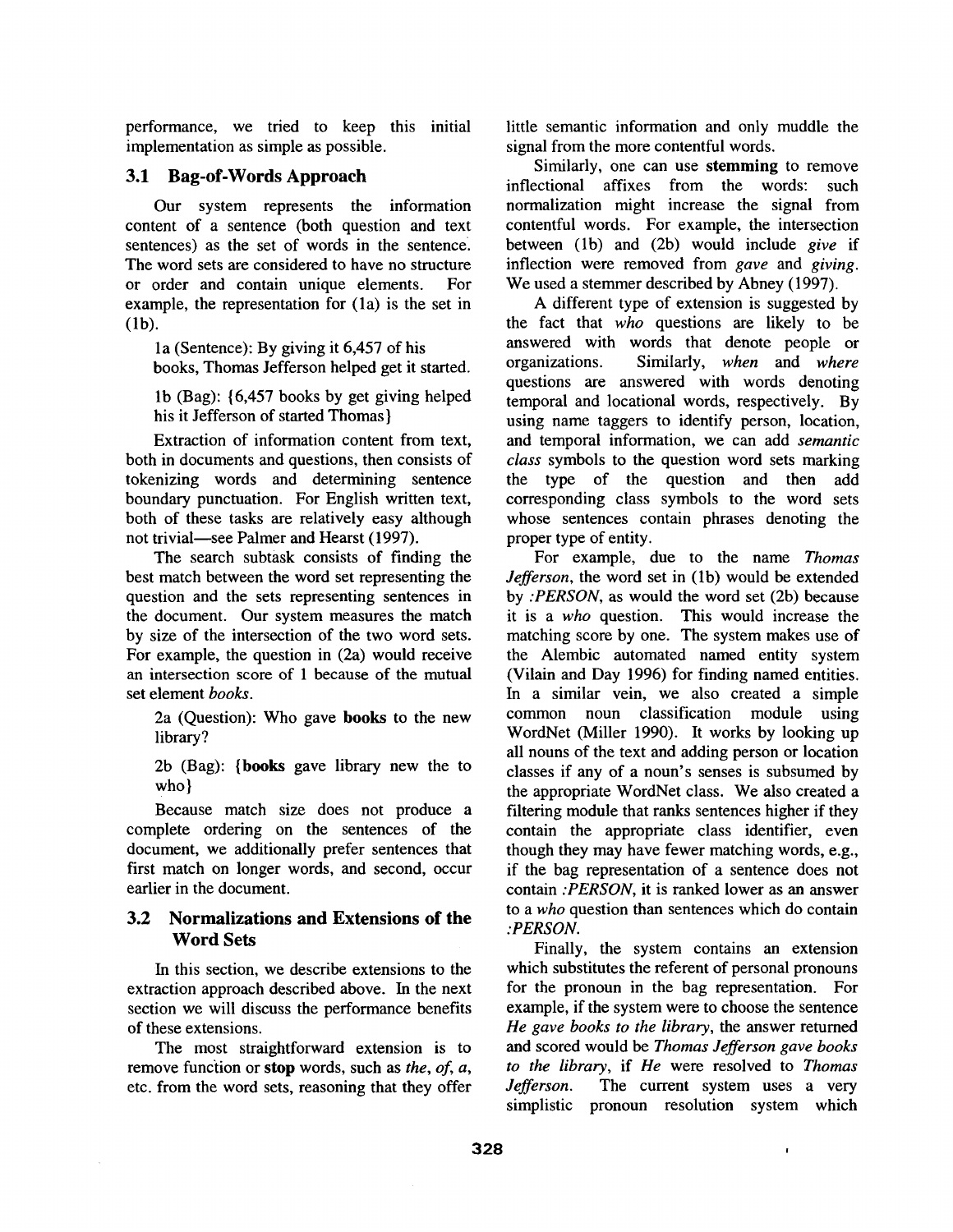

**Figure 3: Effect of Linguistic Modules on System Performance** 

matches *he, him, his, she and her* to the nearest prior person named entity.

#### **4 Experimental Results**

Our modular architecture and automated scoring metrics have allowed us to explore the effect of various linguistic sources of information on overall system performance. We report here on three sets of findings: the value added from the various linguistic modules, the questionspecific results, and an assessment of the difficulty of the reading comprehension task.

## **4.1 Effectiveness of Linguistic Modules**

We were able to measure the effect of various linguistic techniques, both singly and in combination with each other, as shown in Figure 3 and Table 1. The individual modules are indicated as follows: Name is the Alembic named tagger described above. NameHum is hand-tagged named entity. Stem is Abney's automatic stemming algorithm. Filt is the filtering module. Pro is automatic name and personal pronoun coreference. ProHum is handtagged, full reference resolution. Sem is the WordNet-based common noun semantic classification.

We computed significance using the nonparametric significance test described by Noreen (1989). The following performance improvements of the AnsWdRecall metric were

statistically significant results at a confidence level of 95%: Base vs. NameStem, NameStem vs. **FiltNameHumStem, and FiltNameHumStem** vs. FiltProHumNameHumStem. The other adjacent performance differences in Figure 3 are suggestive, but not statistically significant.

Removing stop words seemed to hurt overall performance slightly--it is not shown here. Stemming, on the other hand, produced a small but fairly consistent improvement. We compared these results to perfect stemming, which made little difference, leading us to conclude that our automated stemming module worked well enough.

Name identification provided consistent gains. The Alembic name tagger was developed for newswire text and used here with no modifications. We created hand-tagged named entity data, which allowed us to measure the performance of Alembic: the accuracy (Fmeasure) was 76.5; see Chinchor and Sundheim (1993) for a description of the standard MUC scoring metric. This also allowed us to simulate perfect tagging, and we were able to determine how much we might gain by improving the name tagging by tuning it to this domain. As the results indicate, there would be little gain from improved name tagging. However, some modules that seemed to have little effect with automatic name tagging provided small gains with perfect name tagging, specifically WordNet common noun semantics and automatic pronoun resolution.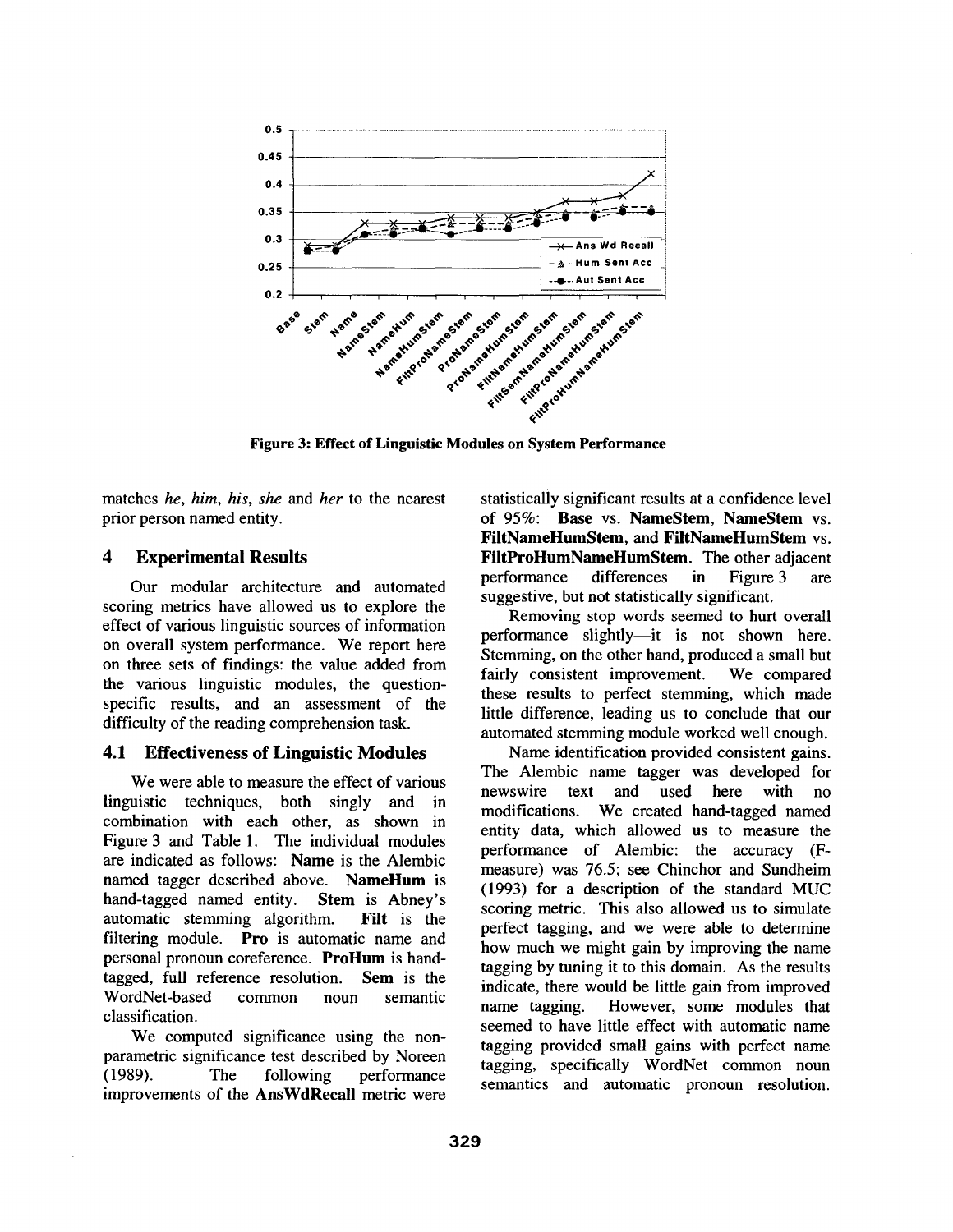When used in combination with the filtering module, these also seemed to help.

Similarly, the hand-tagged reference resolution data allowed us to evaluate automatic coreference resolution. The latter was a combination of name coreference, as determined by Alembic, and a heuristic resolution of personal pronouns to the most recent prior named person. Using the MUC coreference scoring algorithm (see Vilain et al. 1995), this had a precision of 77% and a recall of 18%. 3 The use of full, handtagged reference resolution caused a substantial increase of the AnsWdRecall metric. This was because the system substitutes the antecedent for all referring expressions, improving the wordbased measure. This did not, however, provide an increase in the sentence-based measures.

Finally, we plan to do similar human labeling experiments for semantic class identification, to determine the potential effect of this knowledge source.

## 4.2 Question-Specific Analysis

Our results reveal that different questiontypes behave very differently, as shown in Figure 4. *Why* questions are by far the hardest (performance around 20%) because they require understanding of rhetorical structure and because answers tend to be whole clauses (often occurring as stand-alone sentences) rather than phrases embedded in a context that matches the query closely. On the other hand, *who* and *when*  queries benefit from reliable person, name, and time extraction. *Who* questions seem to benefit most dramatically from perfect name tagging combined with filtering and pronoun resolution. *What* questions show relatively little benefit from the various linguistic techniques, probably because there are many types of *what* question, most of which are not answered by a person, time or place. Finally, *where* question results are quite variable, perhaps because location expressions often do not include specific place names.

## **4.3 Task Difficulty**

These results indicate that the sample tests are an appropriate and challenging task. The simple techniques described above provide a system that finds the correct answer sentence almost 40% of the time. This is much better than chance, which would yield an average score of about 4-5% for the sentence metrics, given an average document length of 20 sentences. Simple linguistic techniques enhance the baseline system score from the low 30% range to almost 40% in all three metrics. However, capturing the remaining 60% will clearly require more sophisticated syntactic, semantic, and world knowledge sources.

# **5 Future Directions**

Our pilot study has shown that reading comprehension is an appropriate task, providing a reasonable starting level: it is tractable but not trivial. Our next steps include:

- Application of these techniques to a standardized multiple-choice reading comprehension test. This will require some minor changes in strategy. For example, in preliminary experiments, our system chose the answer that had the highest sentence matching score when composed with the question. This gave us a score of 45% on a small multiplechoice test set. Such tests require us to deal with a wider variety of question types, e.g., *What is this story about?* This will also provide an opportunity to look at rejection measures, since many tests penalize for random guessing.
- Moving from whole sentence retrieval towards answer phrase retrieval. This will allow us to improve answer word precision, which provides a good measure of how much extraneous material we are still returning.
- Adding new linguistic knowledge sources. We need to perform further hand annotation experiments to determine the effectiveness of semantic class identification and lexical semantics.
- Encoding more semantic information in our representation for both question and document sentences. This information could be derived from syntactic analysis, including noun chunks, verb chunks, and clause groupings.

<sup>&</sup>lt;sup>3</sup> The low recall is attributable to the fact that the heuristic asigned antecedents only for names and pronouns, and completely ignored definite noun phrases and plural pronous.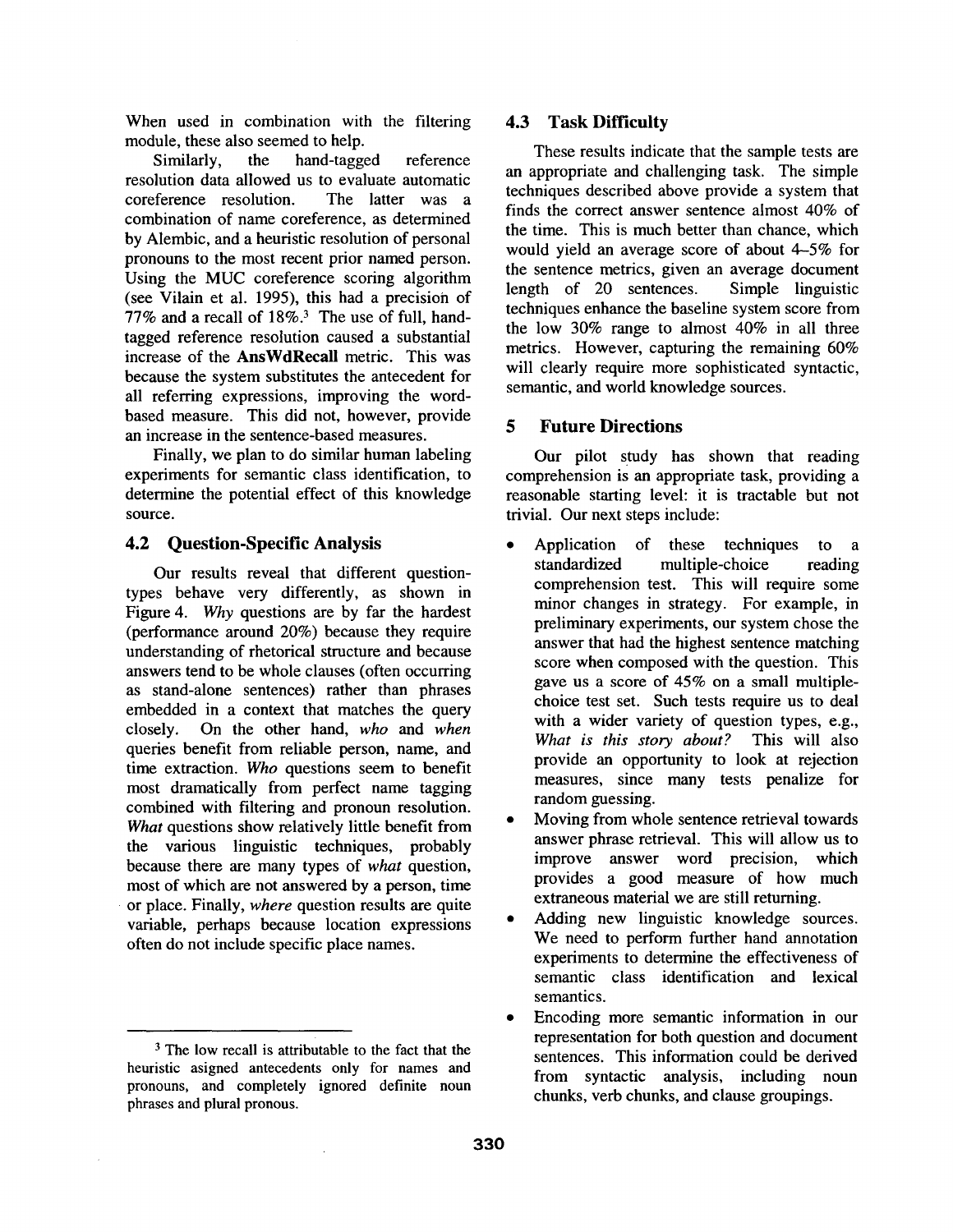| Parameters                | Ans Wd Acc     | Hum Sent Acc   | Hum Right | Aut Sent Acc   | Aut Right | # Q |
|---------------------------|----------------|----------------|-----------|----------------|-----------|-----|
| Base                      | 10.29          | 10.28          | 84        | 10.28          | 185       | 300 |
| <b>Stem</b>               | $ 0.29\rangle$ | 10.29          | 86        | 0.28           | 184       | 300 |
| <b>Name</b>               | 0.33           | 10.31          | 92        | 0.31           | 193       | 300 |
| lNameStem                 | 0.33           | 10.32          | 97        | 10.31          | 92.       | 300 |
| lNameHum                  | 10.33          | 10.32          | 96        | $ 0.32\rangle$ | 195       | 300 |
| NameHumStem               | 0.34           | $ 0.33\rangle$ | 98        | 0.31           | 94        | 300 |
| <b>IFiltProNameStem</b>   | 0.34           | $ 0.33\rangle$ | 98        | 0.32           | 195       | 300 |
| ProNameStem               | 0.34           | 10.33          | 100       | 10.32          | 195       | 300 |
| ProNameHumStem            | 0.35           | 10.34          | 102       | 0.33           | 198.      | 300 |
| FiltNameHumStem           | 10.37          | 10.35          | 104       | 0.34           | 103       | 300 |
| <b>FiltSemNameHumStem</b> | 0.37           | 10.35          | 104       | 10.34          | 103       | 300 |
| FiltProNameHumStem        | 10.38          | 0.36           | 107       | 0.35           | 106       | 300 |
| FiltProHumNameHumStem     | 0.42           | 10.36          | 109       | 0.35           | 105       | 300 |

**Table 1: Evaluations (3 Metrics) from Combinations of Linguistic Modules** 

 $\bar{z}$ 



**Figure 4: AnsWdRecall Performance by Query Type**